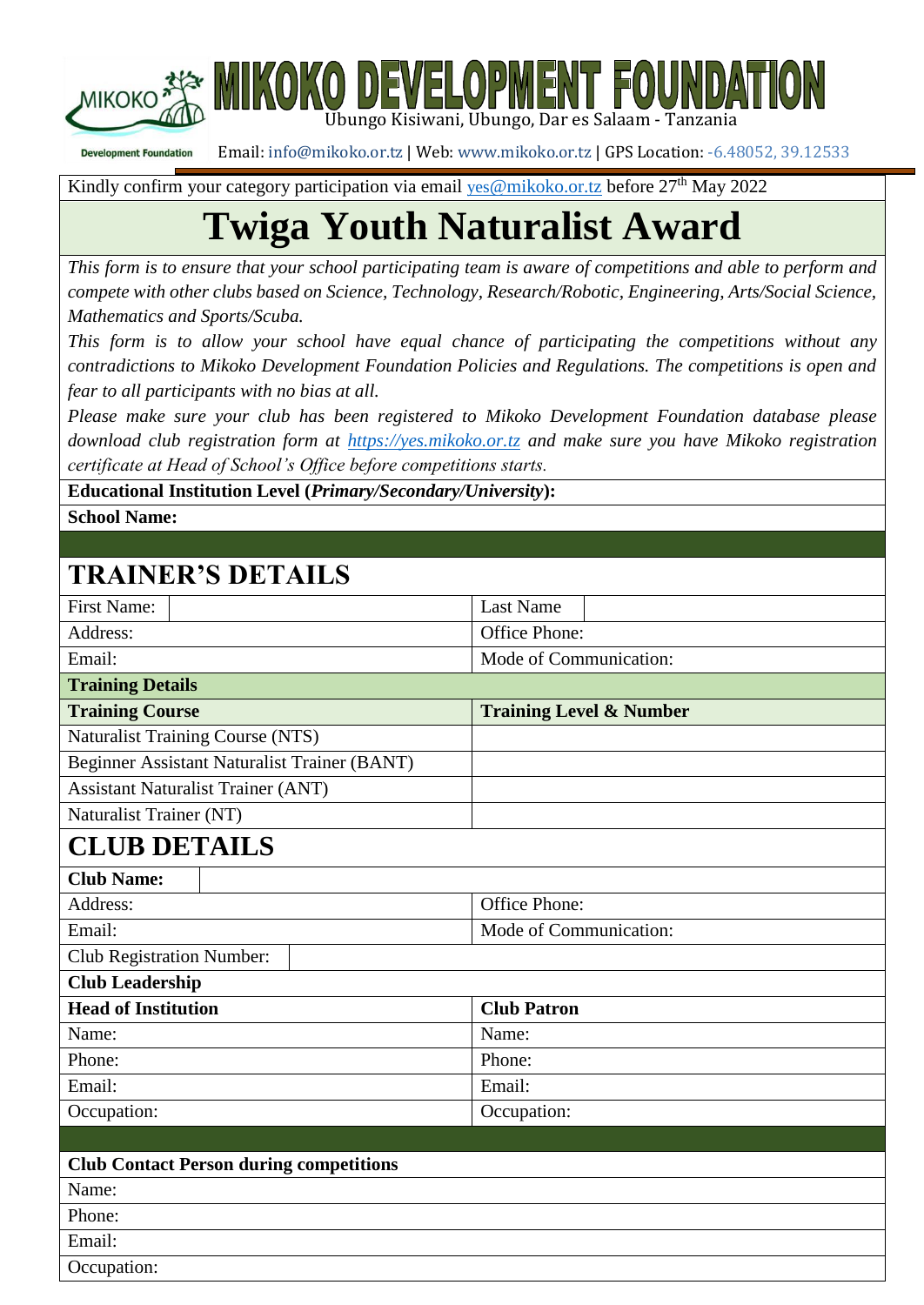|  | Category for competition (Refer Annex I table below) |
|--|------------------------------------------------------|
|--|------------------------------------------------------|

Category Name:

Problem Identified:

Activities:

Methodology:

Expected Impacts & Achievements:

| <b>Club Members</b> |                |                 |     |            |
|---------------------|----------------|-----------------|-----|------------|
|                     | $SN$ Full Name | <b>Position</b> | Age | <b>Sex</b> |
| $\mathbf 1$         |                |                 |     |            |
| $\overline{2}$      |                |                 |     |            |
| 3                   |                |                 |     |            |
| $\overline{4}$      |                |                 |     |            |
| 5                   |                |                 |     |            |
| 6                   |                |                 |     |            |
| $\overline{7}$      |                |                 |     |            |
| 8                   |                |                 |     |            |
| 9                   |                |                 |     |            |
| 10                  |                |                 |     |            |

| Reasons for joining Twiga Youth Naturalist Award               |
|----------------------------------------------------------------|
|                                                                |
|                                                                |
|                                                                |
| Please tell us how you hear about Twiga Youth Naturalist Award |
|                                                                |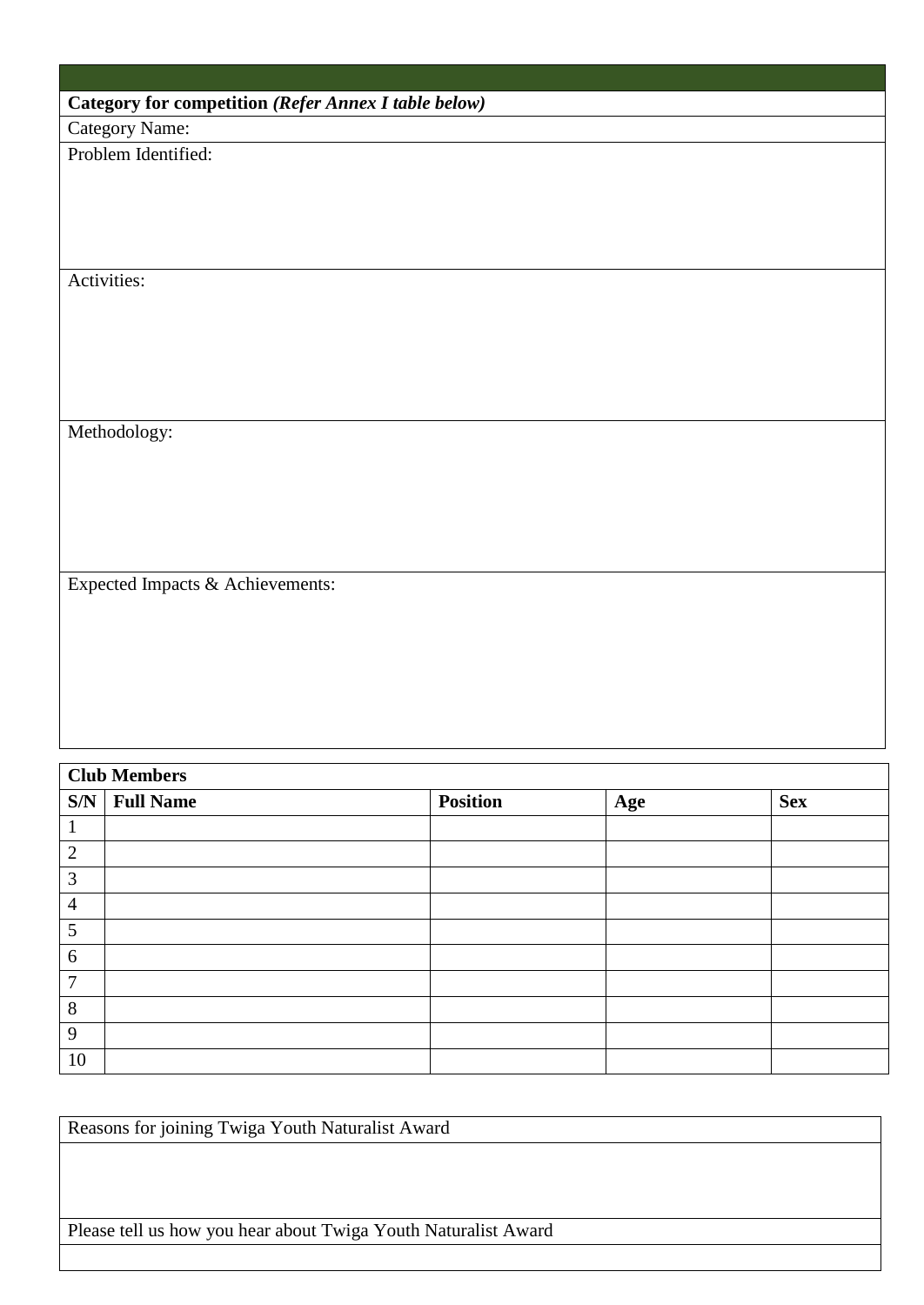### **DECLARATION**

We understand that MDF may keep my application on the file for up to six (6) weeks.

We declare that the information we have given on this form is completed and accurate and that we are qualified to join the program for youth and children and abide to MDF – Child Protection Policy nor subject to any sanctions or condition on membership imposed by the MDF Board of Directors. We understand that to knowingly give false information, or to omit any relevant information, could result in the withdrawal of any membership benefits in the future.

| <b>Patron Signature:</b>              | Date:         |
|---------------------------------------|---------------|
| <b>Head of Institution Signature:</b> | Date & Stamp: |

# **ANNEX I**

| <b>Winners Benefits</b>                                                           |
|-----------------------------------------------------------------------------------|
| Overall Winner (Twiga Youth Naturalist Award)                                     |
| <b>Individual Award</b>                                                           |
| <b>Benefits</b>                                                                   |
| <i>i.</i> Best Winner Certificate (Individual)                                    |
| ii. Medal                                                                         |
| iii. Individual Awarded with 100,000 Tsh                                          |
| <b>Group Award:</b>                                                               |
| <b>Benefits:</b>                                                                  |
| i. Best Winner's Certificate (Group)                                              |
| ii. Trophy                                                                        |
| iii. Club Awarded with 300,000 Tsh                                                |
| iv. All group participants with Twiga Naturalist Medal & Badge                    |
| Category Winners (Science, Technology, Research, Engineering, Arts & Mathematics) |
| <b>Benefits:</b>                                                                  |
| i. Category Winner's Certificate                                                  |
| ii. Club Awarded with 100,000 Tsh                                                 |
| iii. All group participants awarded with Twiga Naturalist Badge                   |

### **Category Details**

*Each Category has equal winning chances please select category to participate wisely and support for your school is available 24/7 based on online services under Mikoko Digital Protocol.*

*Please you are not required to make any payments to participate Twiga Youth Naturalist Award.*

#### **Science**

Science activities available are including Waste management, Design resolution prototype that will help solve an existing problem.

#### **Technology**

In this category, the assessment will base on the contribution technology towards solving problem based on climate change & variability, quarry extraction, biodiversity loss, water loss, land degradation and other related challenges in the environment and biodiversity.

#### **Research & Robotics**

In this category 2022 offers Simple Scientific Research including Transect Walk, Pit Trap, Problem Analysis & Problem Solving Techniques, Net Trap, Wind measurement, Rain measurement, and Building a Circuit

#### **Arts & Social Science**